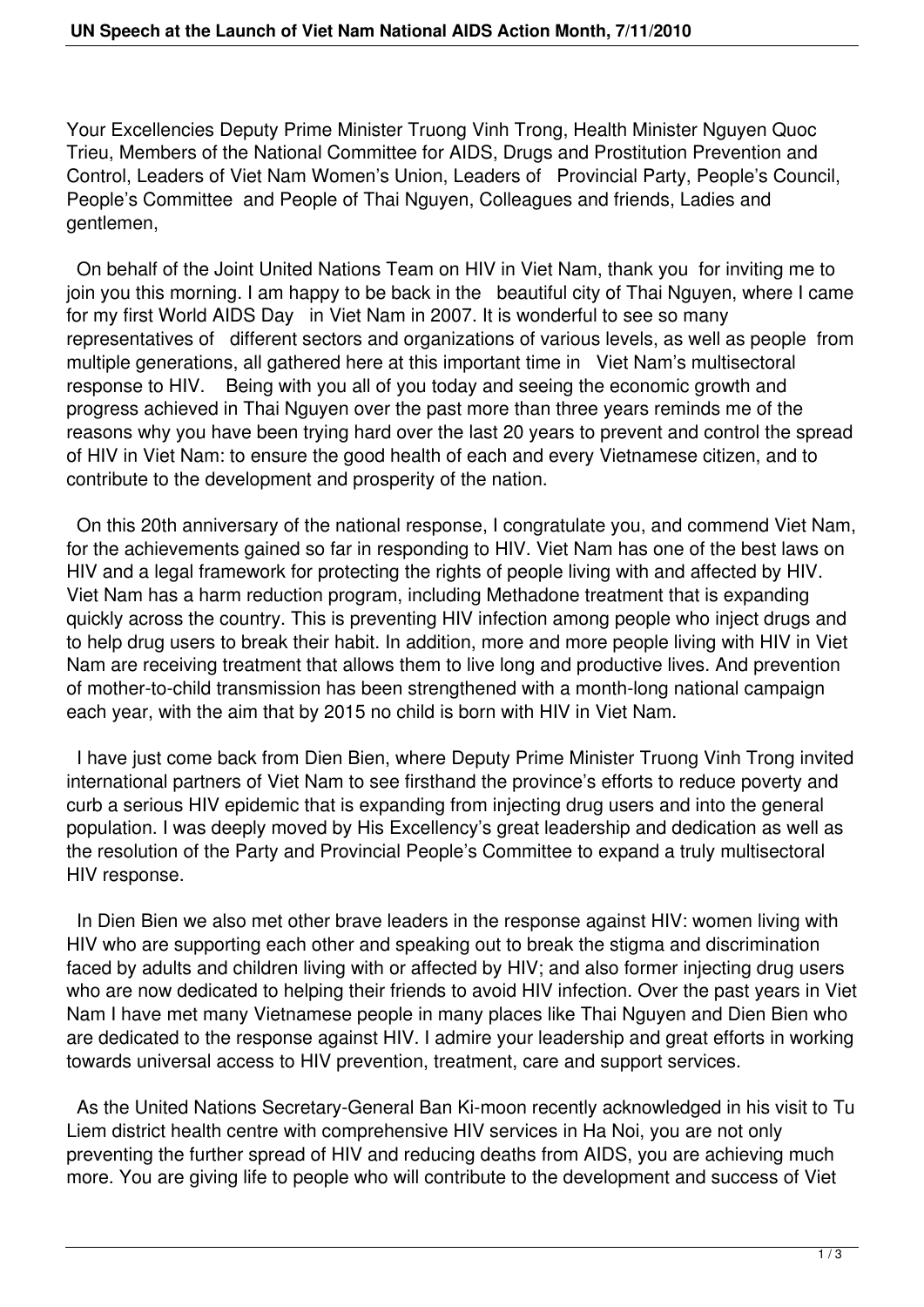Nam.

I congratulate and thank you all, but I must also ask you to do more.

We are nearing the end of 2010 – the deadline set to realize the universal access targets that Viet Nam committed to four years ago – and still not everyone in need is receiving HIV services. Nearly half of all people living with HIV in need of treatment still go without it. Only one in four pregnant women gets an HIV test and only one in three HIV-positive mothers gets treatment to reduce the risk of transmitting HIV to her child. While today there are 50 per cent more voluntary counseling and testing sites than there were five years ago, and condoms and clean needles and syringes are more easily available than ever before, HIV continues to spread among people who inject drugs, sex workers, the clients of sex workers, men who have sex with men, and their intimate partners.

You might be thinking – but what more can we do? How can we close these big gaps?

 The answer is in the theme of this year's National AIDS Action Month: universal access and human rights. Viet Nam's laws protect the rights of people living with and people at higher risk of HIV – but we need to ensure the laws are well understood, respected and enforced at all levels, by all people. The key is to reduce stigma and discrimination. People at risk dare not take an HIV test or suggest wearing condoms with their spouses because they fear being identified as practicing 'social evils'. People living with the virus hide their status for fear of being rejected by society. The darkness of stigma and discrimination still surrounds HIV in Viet Nam, allowing the virus to hide and spread. We must shine a light on it and pay more attention to the highest priority issues in order to maintain the achieved results and quicken progress towards universal access and the Millennium Development Goal of halting and reversing the HIV epidemic by 2015.

 First, focus more on prevention. This includes further expanding harm reduction programs, especially Methadone, and to make services easily available to drug users, sex workers, the clients of sex workers and men who have sex with men.

 Second, mobilize more diversified resources for the HIV response, including increased domestic resources, and to use all resources more effectively. All Viet Nam's achievements in responding to HIV and its efforts to reach international targets will be threatened if sustainability of the response to HIV is not ensured.

 This is all very difficult, but it is not impossible. We can do it. Under the leadership of the Deputy Prime Minster, we must all make a personal commitment, to keep the promise to stop HIV. Ho Chi Minh once said: 'Without the people's commitment even the easiest task is impossible, with the people's commitment the impossible becomes feasible'.

 Please participate in AIDS Action Month events. Invite your colleagues, friends, family and neighbours to join you and share with them the messages from today's event. If you do this, you will be helping your fellow citizens to have better health and a better life, and contributing to the bright future of Viet Nam.